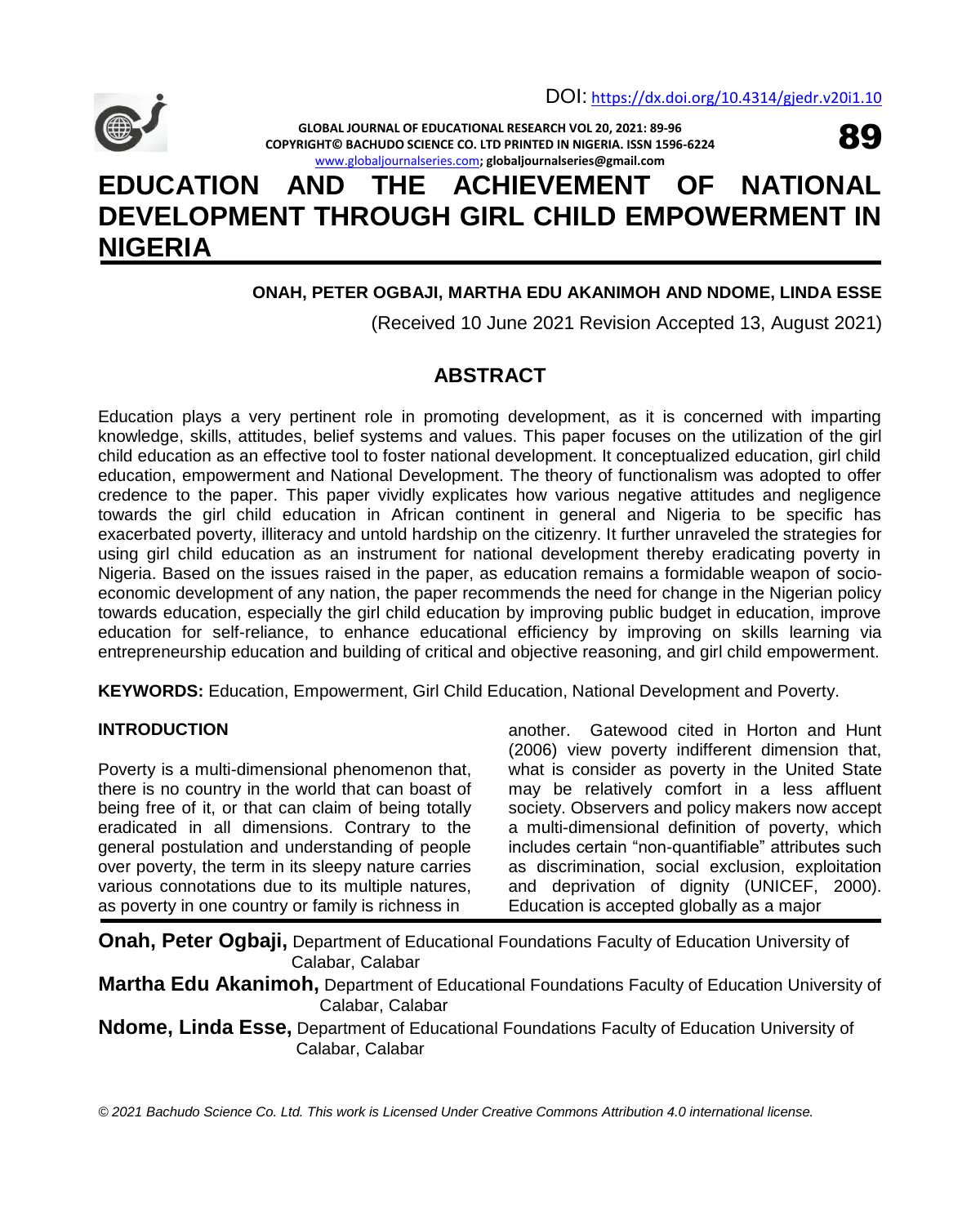instrument for social transformation, technological advancement, cultural integration, national unity and national development (Dienye and Morrison, 2012). According to Okoh in Morrison, Onyema, Igwe and Ogadi (2015), education is the process through which the ideals and worthwhile values of society are systematically passed on from one generation to another to ensure socio-cultural transformation and advancement of man and his environment. In the view of Hamilton (2013), education is any formal, informal, or non-formal system of activities people engaged in the society in order to prepare them with the appropriate skills, attitudes, knowledge, information and competences that will enable them participate and function effectively in socio-economic activities in the environment.

Moreso, Farell (2005), opine that girl- child education is the process of transforming the female-child with knowledge, skills, attitude, develop the power of self reliant and improve life chances. Women education is for making women becoming economically independent and self reliant (Agu, 2007). Women as mothers, are educators within their families, what they learn they pass on to their children and their future generations, Ainabor and Ovbiaele (2007).Therefore, education liberates the educated from the shackles of ignorance and that is why any nation that desires sustainable development invests in education, especially, that of girl child, Agbalajobi (2010).

Past researchers claim that there is a significant relationship between mother"s educational level and the child (Afridi, 2010). Education of girl child has the potential of not only improving child health and intellect but also economic development. Girl child education means the process by which women acquire the knowledge, skills, norms and values that are necessary for their development and that of the society they belong. The benefits derived from education of girl child include the enhancement of the quality of living- food, housing, health, clothing, transport, communication, entertainment and gainful use of leisure. If the vast majority of our girl child are educated, their personal development can be enhanced remarkably. Children and husbands also stand to gain tremendously particularly in the hygiene and quality of food they cook for the families. Girl child are likely to have more confidence in themselves and their ability to contribute effectively to national development to eradicate poverty. If girl child is educated and empowered, they will be able to help in nation building and reconstruction and eradicate poverty.

Consequently, only a few women are holding powerful position in our country and in the world at large. For instance, during President Obasanjo"s first term in office (1999 – 2003), he appointed seven women as Ministers, while in the second term  $(2003 - 2007)$ , he appointed more than seven women into his cabinet. He also appointed women as some of his advisers. The trend continuous to date. There is still room for improvement if more women are educated. Perhaps with more women holding the mantle in a male-dominated political arena, the sociopolitical state of affairs, the world over particularly Nigeria, will improve and poverty will be eradicated.

#### **CONCEPTUAL CLARIFICATION**

Education: Education is a term that has a wide range of connotations. It has been defined from the ancient time down to the present age; various concepts of education have been put forth by different scholars based on their philosophies of life, complex nature of human environment, different educational theories and practices as well as personality difference. Etymologically, education is coined out of two latin words: educere and educare which means to "draw out" or "lead out" and to "nourish or bring up". In drawing out or leading out, education helps to call out the innate tendencies, capabilities of a child for his benefit and the environment around him (Akinsayan, 2015).

The National Policy on Education (2004) Section 1(7)(d) state categorically that education is the process that helps to develop a total man, both physically, mentally, morally, politically, socially and environmentally in which they found himself. In Section 1(9) the policy states that; education shall be highly rated in the national development plans because education is the most important instrument of change, all fundamental change in the intellectual and social outlook of any society, has to be preceded by educational revolution. Therefore, FRN (2004) explained that education is an instrument par excellence for effecting sustainable development while Obot (2015) assert that education is a form of learning in which the knowledge, skills, attitude and habits of a group of people are transmitted from one generation to another through teaching, training or research autodidact or the guidance of an informal teacher. According to Akinsayan (2015),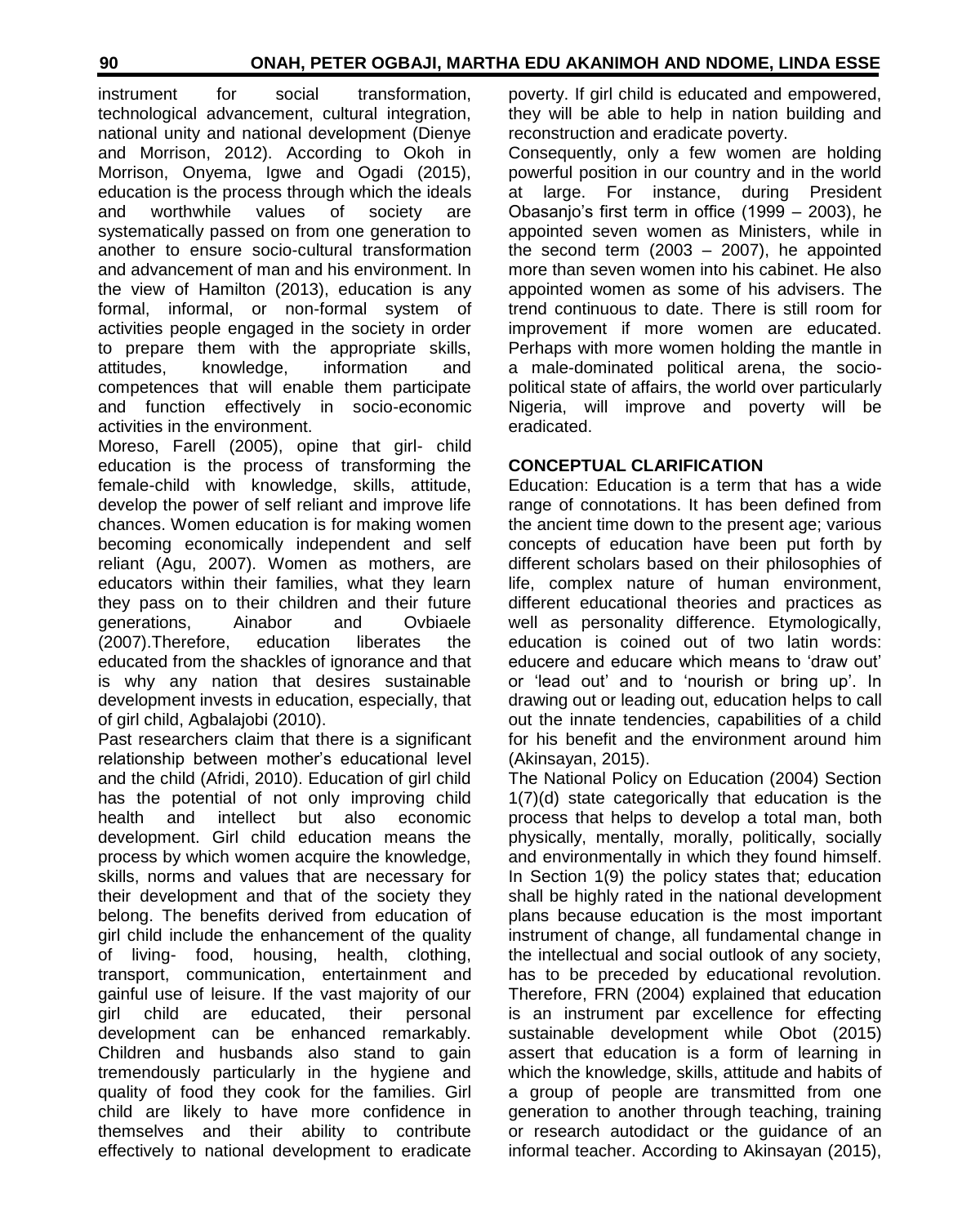education is also considered as a social process which takes place in the society for the benefit of the society. Education is the transmission from one generation to another, the accumulated wisdom, knowledge, skills, values and attitudes of the society (Udoh, 2010). Education is viewed as having the capacity to perform corrective functions in the society. This is because, every wrong in the society is expected to be corrected by education. Education therefore aims at helping the individual develop a critical mind thus being able to attack any social problem intelligently. Programme called "Better Life Apprenticeship Trainings", a family support programme, etc came on board to reduce poverty to zero level but these programmes have not fully addressed the issue of poverty in the contemporary society. This paper advocates the need to emancipate, educate and empower the girl child to eradicate poverty in Nigeria.

Poverty: Poverty is an economic condition in which people do not have adequate level of health, housing, food and education, is viewed as being poor. According to United Nations (2008), poverty cannot be encapsulated in a particular human right, one single indicator cannot express poverty. Because poverty itself has stages, levels and degrees, that is why it differs from country to country and it is having an excessive nature of attributes.

Generally, it is the scenery of the position of poverty that results to hunger, lack of shelter and inability to secure basic health needs in family or society (Macionis, 2006). Reflecting on the complex nature of poverty, an array of terms in use, such as Income poverty, basic needs poverty, lack of sustainable livelihood, social exclusion, absolute and relative poverty, hopelessness and vulnerability. Nigerian position in poverty circle witness all of the attributes mentioned in various places, time and period. UNICEF (2000) has clarified that, poverty in some instance is narrowly confined to the using and interpretation of money based terms. This is by commonly defined deficient income to buy a minimum item of goods and services.

In conclusion, it is a recognized fact that education is a tool for economic, social and political development of a nation. it can be used in creating awareness for improving the standard of living of the people and for eradicating poverty in particular. Education, being a venture is expensive to manage. Even when governments invest in the sector by introducing free education as measure for reducing the cost, it is still difficult

to manage. The cost of education includes tuition fees, cost on textbooks and other learning facilities. Though, some can afford to send their children to school, there is the probability of withdrawing them for lack of school fees. Poverty has denied many children access to education (Okemahinde, 2014). This increase the level of poverty as there is little or no job for such children.

Poverty has ripped the process of education apart and deprived people from getting proper access to education. Poverty has become the "boss" with the help of corruption determining who should go to school and who should not. Poverty determines children"s faith. Huge numbers of boys are dropping out of school, loaded with evil intention and sophisticated weapons declaring a war of robbery and rising cases of kidnappings while girls end up with early pregnancy, prostitution and other social vices being experienced across the nation and as such there is need for poverty to be effectively eradicated.

In the face of poverty, the girl child continues to be marginalized and discriminated with regard to obtaining quality education in Nigeria. The impact of poverty on education is of great significance and it is tormenting to see students struggling and battling the hardship to study without any support from the government. The Nigerian government has turned a deaf ear to the people"s agony and blinded their eyes to the flood of poverty eroding our integrity and existence. Programs were launched by the governments which were supposed to alleviate poverty in the country but the effort was in vain due to selfinterest and corruption. The Nigeria government has failed and ignored the power of education on country development and providing an excellent human capital for the society.

Girl Child Education: Girl Child Education is the bedrock of women empowerment, be it formal or informal. Lere (2011) viewed education as the acquisition of knowledge, the aggregate of all the processes through which a person develops ability, skills, attitudes and other forms of behaviour with positive value in the society . It is a process through which a person acquires knowledge, skills, habits, and values that enable them to function effectively as a member of the society. Education helps one to maximize one's physical, mental and emotional capabilities which are useful to one and the society. In this sense, women education means the process by which women acquire the knowledge, skills, norms, and values that are necessary for their development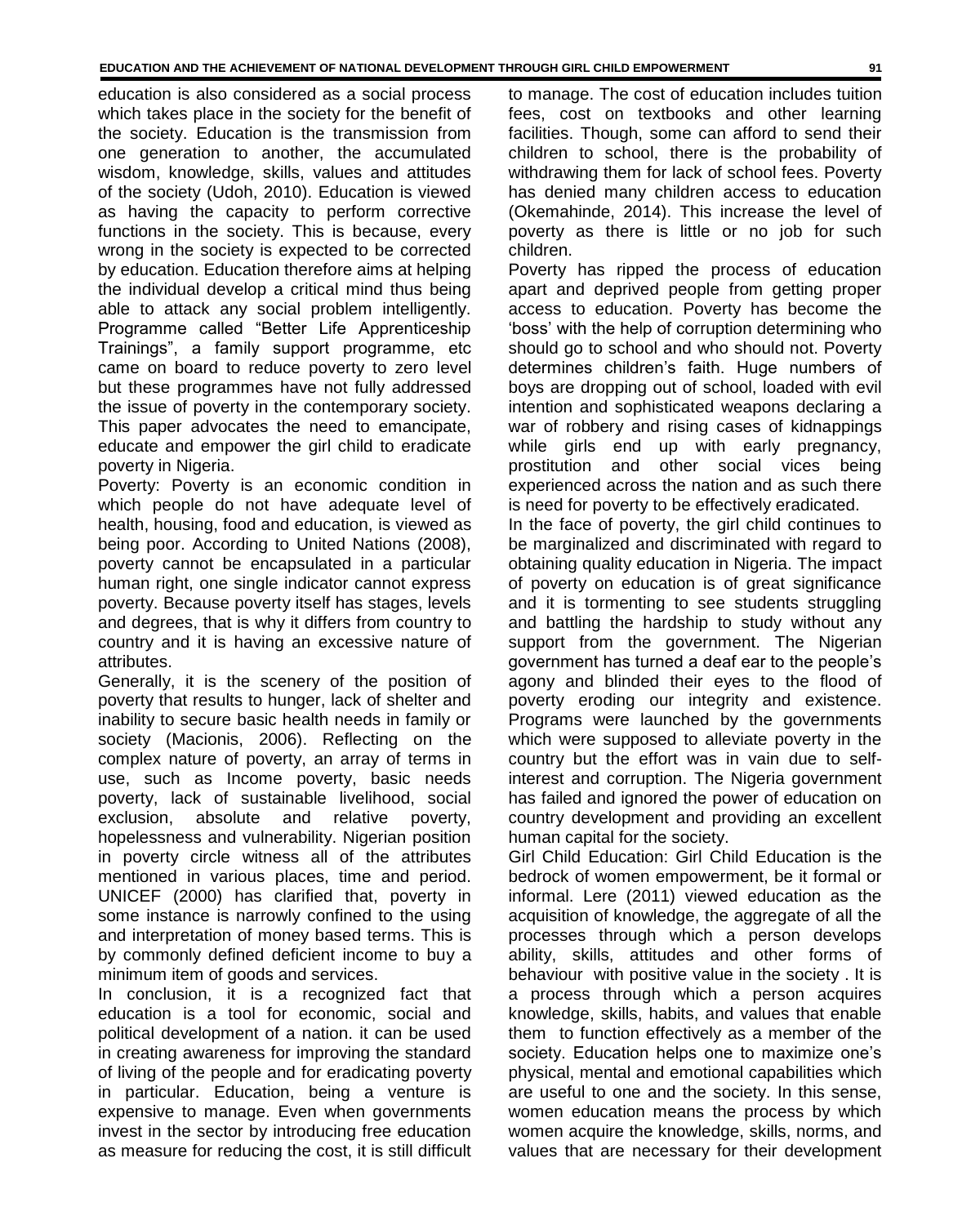and that of the society they belong. The benefits derived from education of womenfolk include the enhancement of the quality of living – food, housing, health, clothing, transport, communication, entertainment, and gainful use of leisure. Education aids in the fulfillment of women"s obligation. Women are expected to take care of their husbands, children and in-laws. They are expected to use whatever knowledge and skills acquired to cook, clean and train their children. A girl child that is able to read about healthcare, body changes, modern household equipment, nutrition, etc will perform more effectively with her God given role in the home and society at large. An educated woman will be able to help her children with their academic work, e.g. assist them in their homework, and weak areas, attend Parents Teachers Association (P.T.A) meetings, etc. Girl child education goes a long way in reducing child abuse in the society Oluwole (2012). Women that are educated, take care of their children than those that are not. Education also modernizes the way of thinking, reaction to situations, dressing, etc of women.

According to the Federal Ministry of Agriculture and Rural Development, women account for 75% of the farming population in Nigeria, working as farm managers, and suppliers of labour (Sahel 2014) More than half of Nigerian population is women and two-third of agricultural work is done by them, about three-quarter of agricultural product in Nigeria is produced by their efforts (Adeyeye, 1987). Surprisingly, the women that participate most in agricultural production are the less educated. If the category of citizens are given basic education, it will no doubt ensure bumper agricultural production and poverty will be eradicated.

Women economic empowerment is low in Nigeria compared to their male counterparts. Many women still live on mental jobs (small scale business). Women, if educated, can embark on large scale business and also be of help to their husbands who are entrepreneurs and big time businessmen. They will be able to converse with such husbands intelligibly and even offer useful advice concerning their husbands" business partners, friends and other highly placed associates without the slightest feeling of inferiority. Educated and gainfully employed women can assist in financing the home and the education of their children and poverty will be eradicated.

The society could be improved through the development of the potentialities of the women folk, the 1978 General Conference of UNESCO agreed that increasing educational opportunities for the girl child boosts equity and fosters national development. The potential contribution of educated and trained women to the labour force and the importance of their education in the improvement of family welfare and planning are factors still underestimated in national development and therefore eradicate poverty. It is pertinent to mention here that the higher the level of education, of a girl child, greater the likelihood that she will stay in the labour force.

The participation of females with university degrees is more than double that of female who have only primary or secondary education. This creates an ever-increasing pool of experienced and skilled personnel among the female folk. Supervisory and managerial position can be filled by them and poverty will be eradicated out of Nigeria.

#### **THEORETICAL PERSPECTIVES**

Functional theorist like Auguste Comte (1789 – 1857), Emile Durkheim (1858 – 1917) and Spence 1820 – 1903 opined that the society can be likened to any living organism, with interrelated parts which functions have enormously for the survival of the society. Hence the need for the education of the girl child who will eventually be a future northern. Selective breeding is still in practice in some countries in Africa, where male children are sent to school female counterparts are left at home. This is detrimental to the development of the society.

On the other hand, the theory of monetary poverty was proposed by Laderchi, Saith, & Stewart (2003). According to Laderchi et al., the monetary approach defines poverty in terms of how much a person"s income (or consumption) falls short of minimum level of resources. The monetary approach to poverty measurement involves methodologies that emphasize monetary indicators and an objective derivation of the poverty line. The monetary approach is based on the assumption that a uniform monetary metric can be used to control for the heterogeneity of all the individuals and their situations. Pointed out that determining poverty based on a monetary metric entails the choice of an indicator, a unit of analysis, and a poverty line. A monetary indicator provides a common denominator of measurement for comparability Laderchi, et al., The dominant use of the monetary indicators to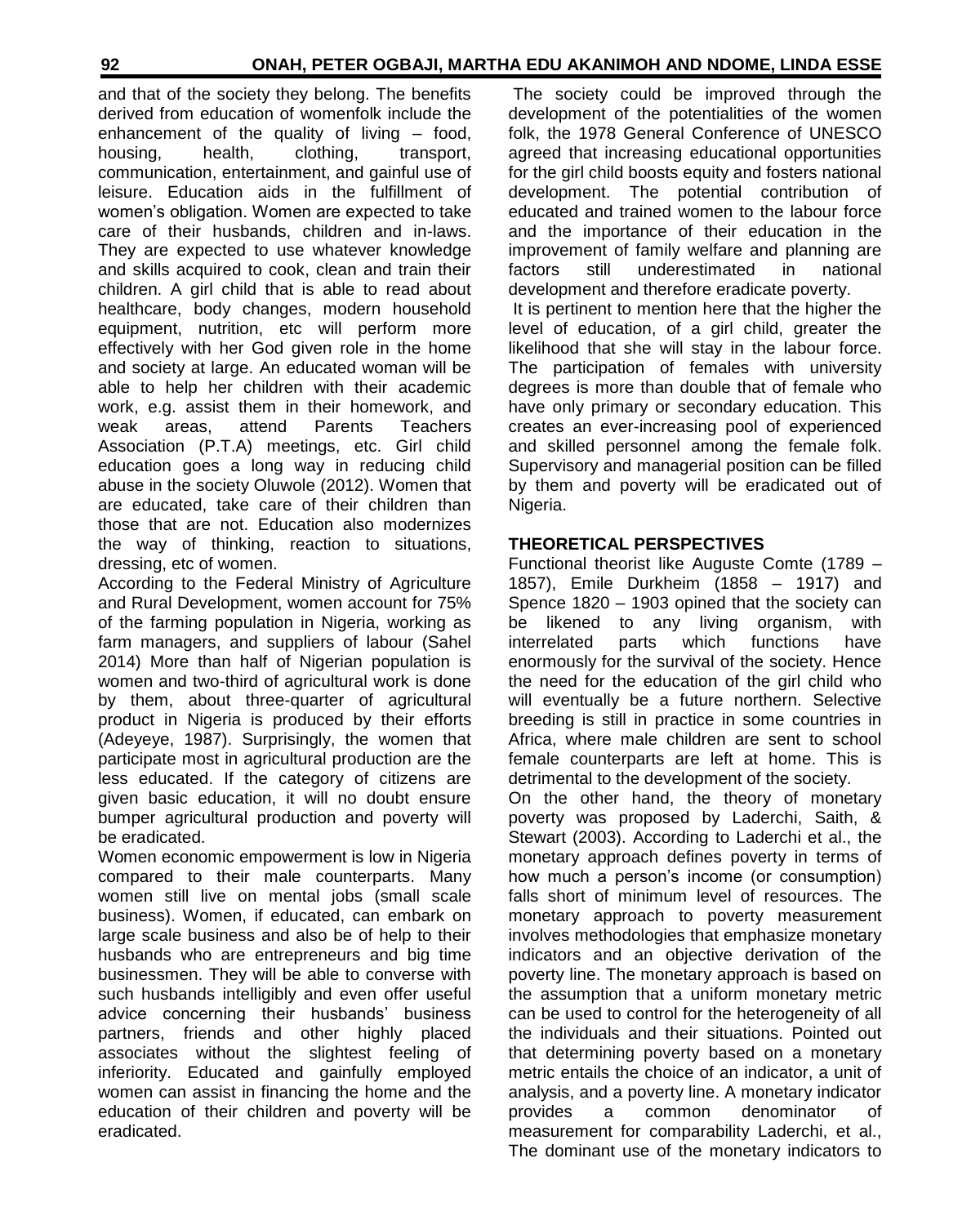measure poverty is justified on the grounds that it can approximate aspects of poverty or well-being that are difficult to measure in the same unit. In addition, a monetary approach serves as a standard homogenous platform of poverty measurement that eases the tension between theoretical complexity and diversity of poverty definitions and measurements. The monetary approach emphasizes on the choice of income or expenditure indicator as a proxy for consumption as a proxy for permanent income. Laderchi et al., (2003) suggested a weakness of the monetary approach is its focus on the physical or moral character of the poor rather than the real causes of poverty. Traditionally, poverty is viewed as an individual problem, even though many of the causes of poverty can be traced to the household level. Laderchi et al., suggested that poverty analysis should consider the household as a unit of observation and the results of the analysis can be presented either at the household or individual level.

The choice of a poverty line is crucial to poverty measurement. A poverty line may be identified either with respect to a list of basic needs (absolute) or some characteristics of the distribution of the welfare indicators chosen (relative) (Ravallion, 1998). Ravallion"s Food Energy Intake method underscores the level of income or expenditure at which food energy requirements are met. The lack of economic theory to determine minimal level of needs caused the estimation of the poverty line to be influenced by political debates and policy agenda. Therefore, the choice of poverty line has political be influence and lack of economic theory, the poverty line tends to be problematic and misleading (Laderchi et al., The theory is relevant because for any society to become modern, develop economically, socially and eradicate poverty, it must have an educated population with modern values, values for economic theory, standard and beliefs. This population must have good attitude towards work, quality life and the ability of controlling the environment. This theory is relevant in the sense that, the paper spearhead education as tools in ensuring eradication of extreme poverty through girl child education of a nation.

#### **CAUSES OF POVERTY IN NIGERIA**

Poverty is a situation where the victim is faced with economic, political and environmental problems. It has the potential of aggravating all forms of resentment which could, in some cases, become violent. It can be caused by unemployment, a situation in which persons, who are qualified for jobs and willing to work, cannot find jobs to do or suitable payment. This condition has prompted many youths to go into vices like robbery, child trafficking, kidnappings, militancy and prostitution, in attempts to eradicate poverty. Other causes includes:

High dependency on foreign goods can bring about poverty. This occurs when a nation depends solely on foreign goods instead of promoting the production of such goods at home. Such finished foreign goods are always expensive in terms of exchange rate.

Low level of investment is another cause of poverty. Investment in human capital, which is a process of developing human resources to acquire knowledge and skills, is still inadequate. This can be done through education and training of individuals in the society to improve their intellect and mental ability.

Low level of income is another cause of poverty. Most of the farmers practice subsistence agriculture. In this system, the costs of inputs are not commensurate with output. This creates a situation where the farmers can barely meet their basic needs for survival. Therefore, become prove to poverty.

Another cause of poverty is large population when compared with national income. The population is said to be more than the resources. This leads to low-income per capita resulting in poverty. This condition is caused when the wealth of the nation is concentrated in the hands of few individuals. Continuous economic slump and changes in labour often bring about poverty. In this situation, business drops and productive capacities decline. As it continues in this order, the situation of poverty is being aggravated.

#### **GIRL CHILD EDUCATION AND POVERTY ERADICATION IN NIGERIA**

Poverty is a ubiquitous phenomenon endemic in human society in general and Nigeria in particular. Therefore, it focuses on the achievement of the following:

- i. Academic development
- ii. Economic development
- iii. Political development
- iv. Moral development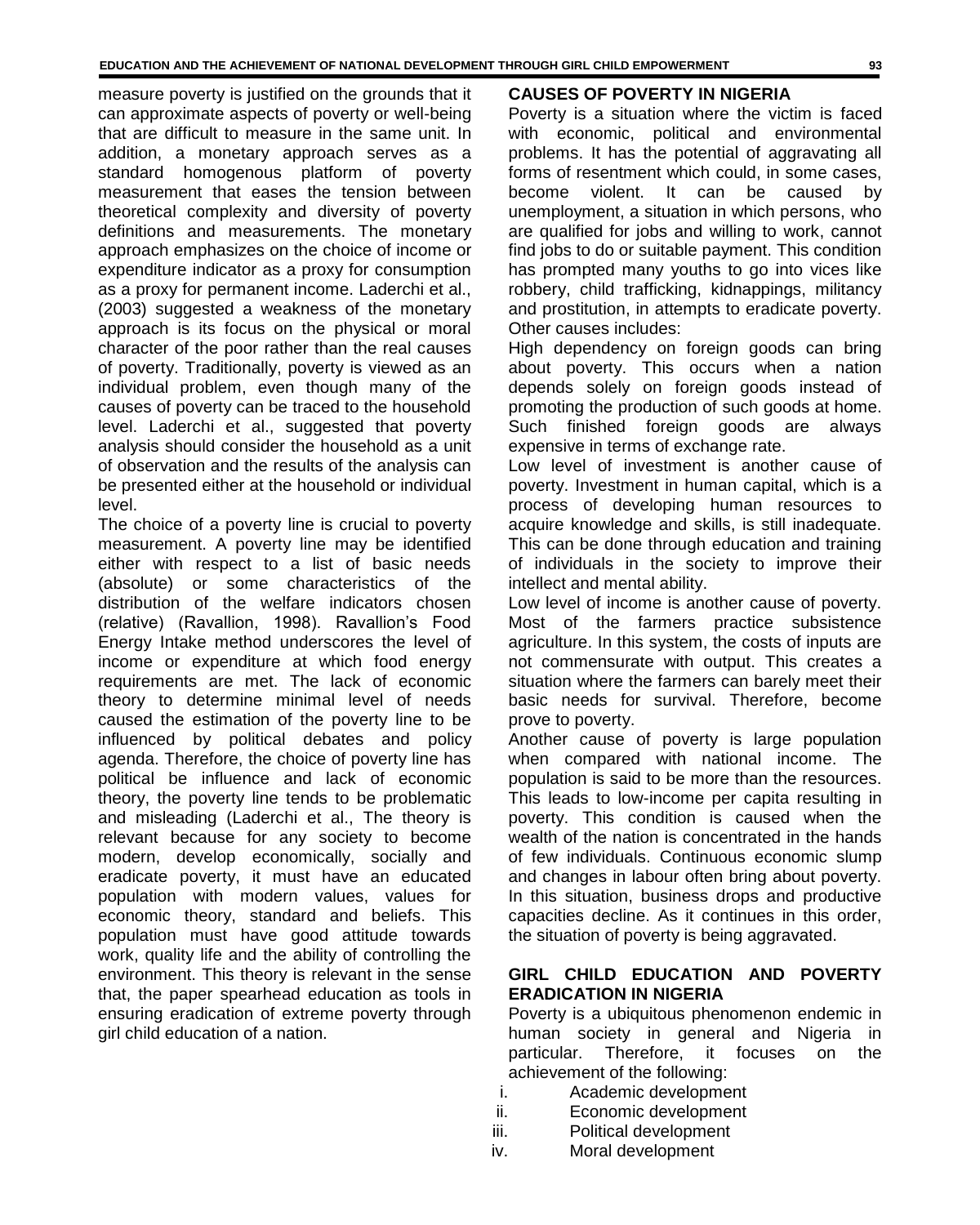#### **1. Girl Child Education and Academic Development**

Educating the girl child will maximally weigh down the tempo of illiteracy in Nigeria, being one of the E-9 league of the countries by equipping and empowering children of the opportunity of acquiring the appropriate level of literacy, numeracy and manipulative skills for laying a solid foundation for life-long learning. This will turn Nigeria from poor to rich economy. Girls" education goes beyond getting girls into school. It is also about ensuring that girls learn and feel safe while in school have the opportunity to complete all levels of education acquiring the knowledge and skill to compete in the labour market, learn the socio-emotional and life skill necessary to navigate and adapt to a changing world, make decisions about their own lives, and contribute to their communities and the world.

#### **2. Girl Child Education and Economic Development**

In embracing the girl child education, all aspects of life be it academic or apprenticeship training, every beneficiary will be able to contribute her quota to the national economic development and stability. When job elasticity is created, then the unemployment syndrome will be stamped out of the nation. Education is one of the most important fundamental factor that affect economic development. None of the countries can achieve sustainable development by ignoring education. Education itself improves not just the productivity of workers or high-skilled ones, but also increases the productivity of farmers. So the greater the rate of schooling, the greater will be the investment on human capital in the society and the greater the increase in economic growth. Another important shift revolves around education, it has a permanent place in economists theory on human capital and modernization progress. So additional year of schooling will automatically raises the individual's earning power, wealth and life standards. Moreover, society"s investment in human beings is a social investment as it is profitable. The fundamental contribution of education on economic growth is to increase the level of skills, talents, knowledge and experience of people to be more enable in the work force.

## **3. Girl Child Education and Political Development**

There is a popular erroneous belief that politics is a dirty game, it has such in societies where education has not reformed the character of an individual. When every individual is accessible to education. People will be able to claim their rights of voting and being voted for in steering the destiny of the nation. The girl-child education as a major way of s ensuring that women and girls are strategically positioned properly to contribute effectively and efficiently towards national development Okebukola (2014). Education is a vital tool to ensure the development of any country because it brings out and develops hidden potentials making the girl-child a useful contributor to her community and for the sustenance of national development by developing her attitude, skills and productivity level achieved through the teaching and learning process (Dauda, 2007).

### **4. Girl Child Education and Moral Development**

Education without morals is like putting a gun powder near fire. In order to reduce immorality to the barest minimum. Considering the level of moral decadence among the youths of our time, girl child education will serve as putting a round peg in a round hole especially in entrenching an ethical reorientation of the entire citizenry, since all women are mothers.

# **CONCLUSION**

Comparing the level of poverty in the country, there is no significant change. The problem of poverty is revolving round due to lack of proper and efficient education of the girl child that will enhance independent practices of selfemployment, by utilizing available natural resource for social security. Government and Non-Governmental Organizations (NGOs) have been devising different strategies to deal with the phenomenon but the monster is still everywhere. In Nigeria, successive administrators have adopted several strategies over the year to alleviate poverty but to no avail. It becomes obvious that there is still much work to be done to eradicate poverty in Nigeria. In order to achieve this, the girl child education should be totally embraced and the women folk should be empowered and also given the opportunity to develop their inherent human potential and equip them with relevant skills for self-reliance and selfemployment.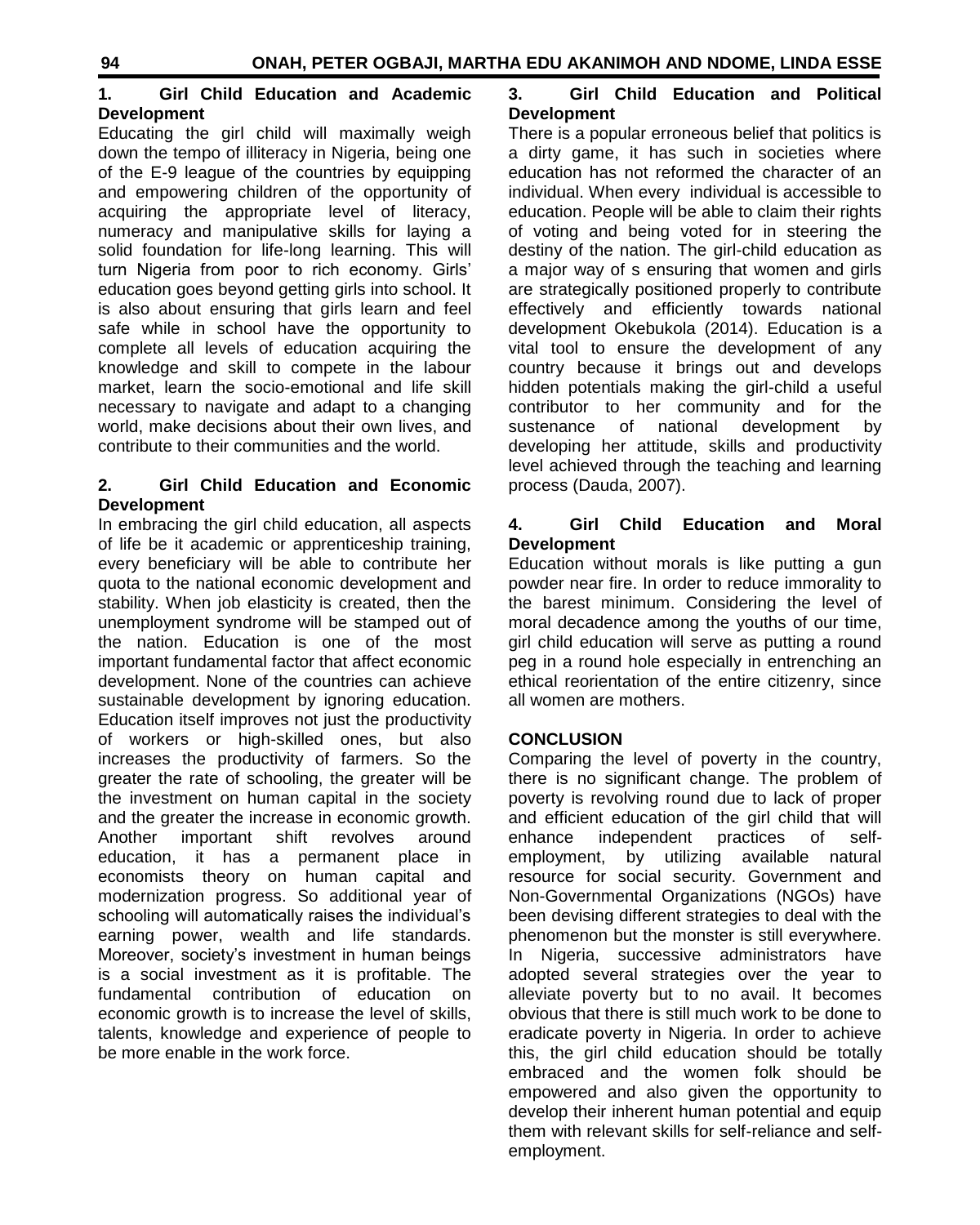#### **SUGGESTION**

To eradicate extreme poverty, the Nigerian government should rid their bodies of the virus of corruption and download the latest software of development and anti-poverty programmes to combat poverty by strengthening the capacity to provide quality education to all citizenry especially the girl child/women and the poor. This is by extending, visible education programme for all and should be relevant to state and community.

The Nigerian government should stop playing politics, but improve politics so as to provide access to education, by investing significant percentage of public budget in education. This will enhance educational efficiency by improving on skills, learning, entrepreneurship, and building of critical and objective reasoning in students to prevent passive attitude. Education should help to meet survival at any place regardless of the location and level of local development.

#### **REFERENCES**

- Adeyeye, V. A., 1987. Women and development in Nigeria: An annotated bibliography and future research direction. A paper presented at the seminar on women"s studies: The state of the art now in Nigeria. Institute of African Studies, University of Ibadan.
- Afridi, F., 2010. Women"s Empowerment and the Goal of Part between Sexes in Schooling in India, Population Studies, vol. 64 May 2010.
- Agbalajobi, D.T., 2010. Women's Political Participation and Political Process in Nigeria; Prospect and Challenges. Journal of Political Science and International Relations. 4(2), 75-82
- Agu, S., 2007 Gender Equality, Education and Women empowerment. The Nigeria Challenges. Multidisciplinary Journal of Research Development. 8(1), 66-72.
- Ainabor, A. E and Ovbiagele, A. I., O., 2007. Implication of Women in Education for Poverty Alleviation in Nigeria. Journal of Academics. 1(1),13-20.
- Akinsaya, P. O., 2015. Philosophy about education. Lagos: University of Lagos Press and Bookshop Ltd
- Akubue, F. N. and Okolo, A. N., 2008. Sociology of education. Nsukka: Great AP Express Publishers Ltd.
- Dauda, O.R., 2007. "Fmale Education in Nigeria"s development strategies." Journal of Gender Studies. Vol. 14 (3).pp. 461-473.
- Dienye V. U. and Morrison U. I., 2012. Integrating education religious, political and ethnic values for national interest: A Strategy for curbing violence in Nigeria. African Educational Journal 5 (2)7-13.
- Esu, A. E. O., 2006. Education for humanistic value, in U. M. O. Irowi (Ed.), Education for value. Lagos: CIBN Press Ltd.
- Fafunwa, A. B., 1971. History of Nigeria education. London: Group Ltd.
- Falayajo, W. M. ,1997. Assessment of learning achievements. Lagos: F.G.N. UNICEF
- Farrell, W., 2005. Why men earn more: the starting truth behind pay gap and what women can do about it. New York: AMACON. March, 2005.
- Federal Republic of Nigeria, 2004. New national policy on education. Lagos: NERDC press
- Hamilton, S. R., 2013. Redefining what education means to you. Available at: [https://www.thespec.com/community.](https://www.thespec.com/community)
- Horton, P. B. and Hunt, C. L., 2006. Sociology,  $(6<sup>th</sup>$  ed), New Delhi: Tata McGraw – Hill Publishing Company Ltd.
- Laderchi, C., Saith, R. and Stewart, F., 2003. Does it matter that we do not agree on the definition of poverty: A comparison of four approaches. Oxford Development Studies, 31 (3), 233-274.